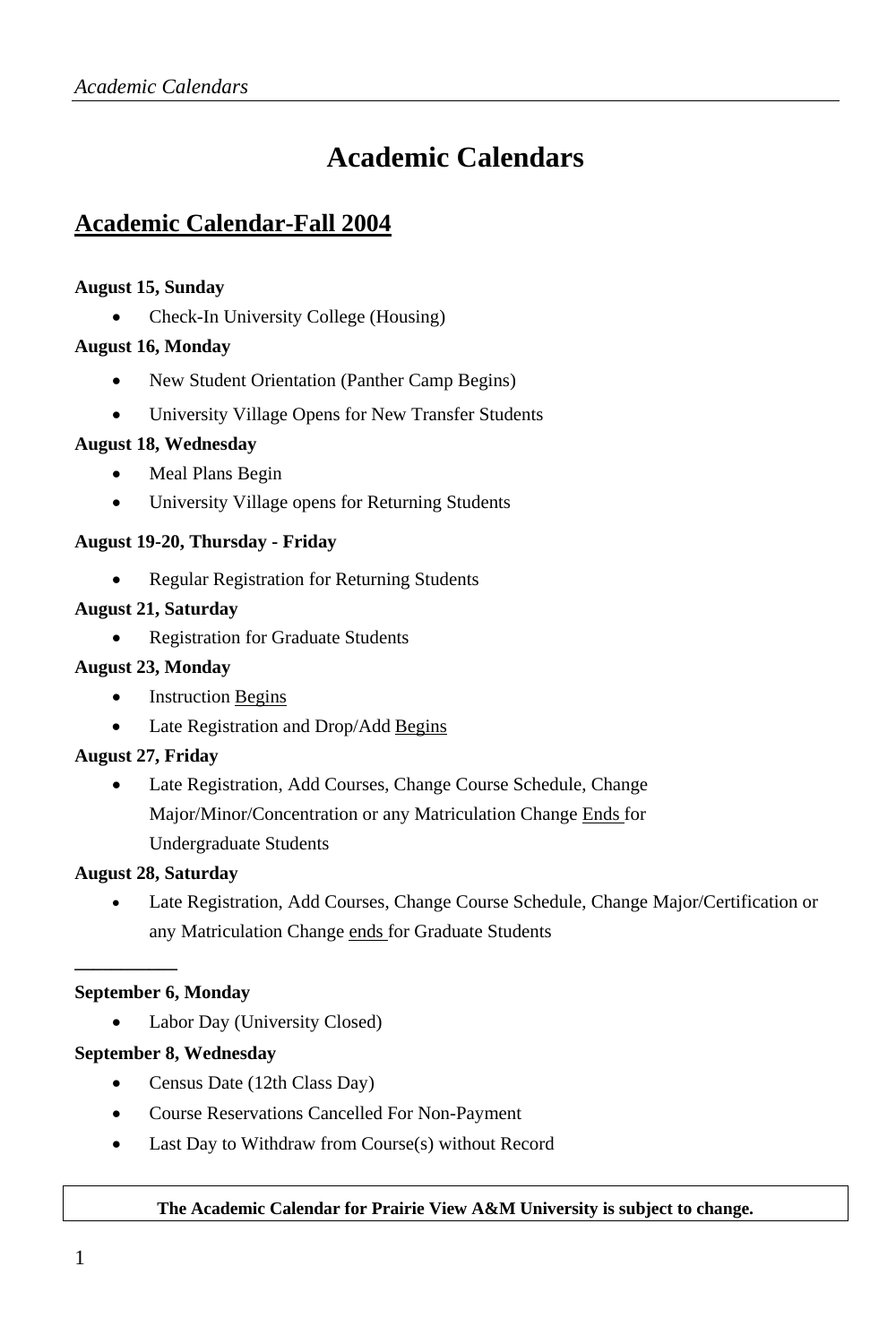# **Academic Calendar – Fall 2004 (continued)**

## **September 9, Thursday**

Withdrawal from courses with record ("W") Begins

## **September 13, Monday**

• Deadline for May Graduates to Request a Name Change with the Office of the Registrar

# **September 20, Monday**

**\_\_\_\_\_\_\_\_\_\_** 

• LAST DAY TO APPLY for FALL 2004 GRADUATION

## **October 14-16, Thursday - Saturday**

• Mid –semester Examination Period

## **November 1, Monday**

• Withdraw from Course(s) with record ("W") Ends.

# **November 9, Tuesday**

• Early Registration Begins for Spring Semester 2005

## **November 25-27, Thursday - Saturday**

• Thanksgiving Holiday (University Closed)

## **November 29, Monday**

- **Instruction Resumes**
- Course Review Day [Classes **must** convene and instructors will prepare students for Final Exams that will take place Dec. 3-8]

# **November 30, Tuesday**

**\_\_\_\_\_\_\_\_\_\_\_\_** 

- Course Review Day [Classes **must** convene and instructors will prepare students for Final Exams that will take place Dec. 3-8]
- Last Class Day for Fall Semester [Final Exams will take place Dec. 3-8]
- Last Day to Withdraw from the University (all courses) for the Fall 2004 semester

# **December 1-2, Wednesday-Thursday**

Study Days [Study for Exams that will take place Dec. 3-8]

# **December 3-8, Friday-Wednesday**

• Final Examination Period

## **December 8, Wednesday**

• Final Grades due for Graduating Candidates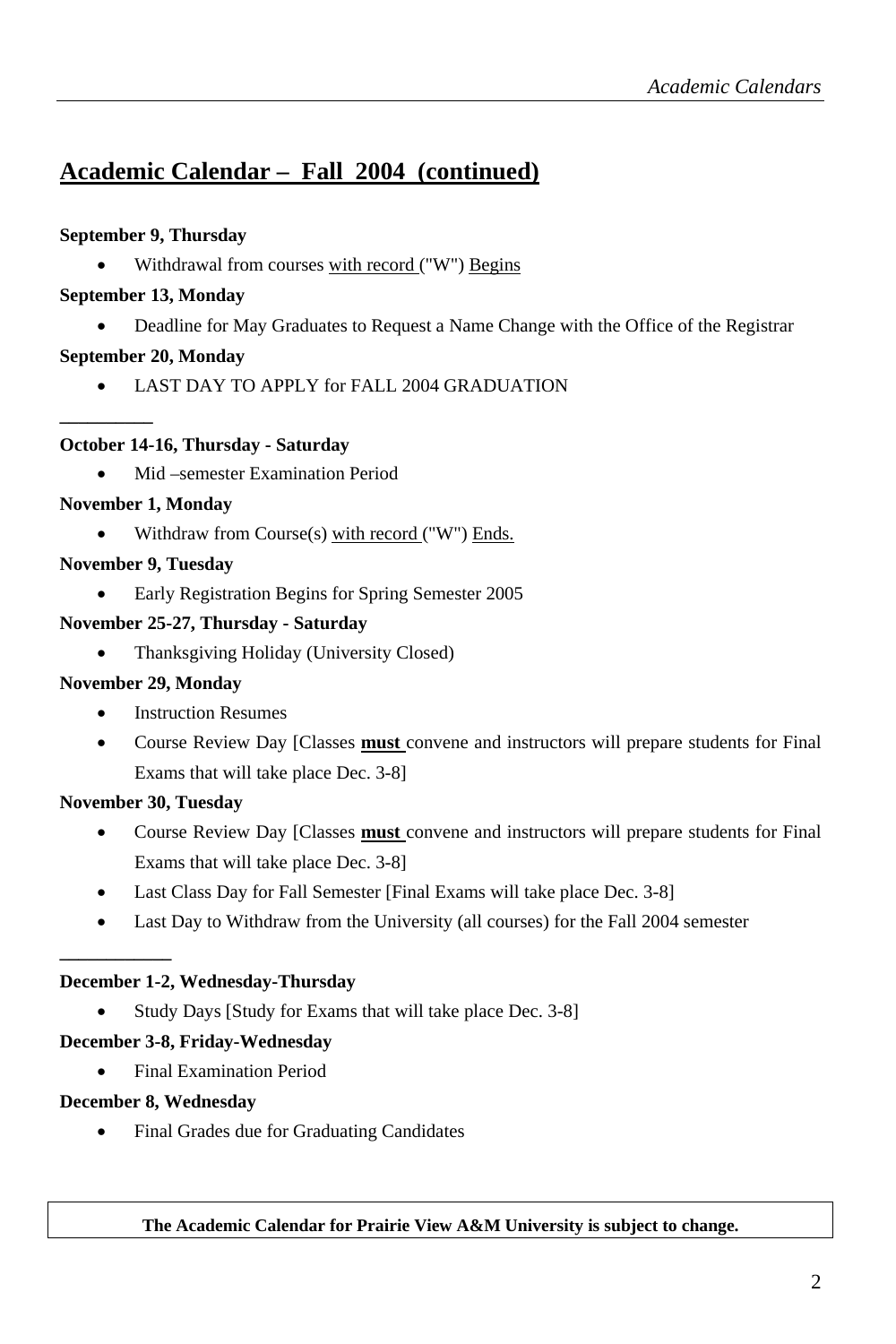# **Academic Calendar – Fall 2004 (continued)**

#### **December 11, Saturday**

• Commencement

## **December 14, Tuesday**

- Final Grades Due for All Students
- •

# **Academic Calendar-Spring 2005**

## **January 4, Tuesday**

• Check-In University College (Housing)

## **January 5, Monday**

- New Student Orientation
- University Village Opens for New Transfer Students
- Meal Plans Begin
- University Village Opens for Returning Students

## **January 6-7, Thursday - Friday**

• Regular Registration for Returning Students

#### **January 8, Saturday**

• Registration for Graduate Students

#### **January 10, Monday**

- Instruction Begins
- Late Registration and Drop/Add Begins

#### **January 14, Friday**

• Late Registration, Add Courses, Change Course Schedule, Change Major/Minor and any Matriculation Change Ends for Undergraduate Students

## **January 15, Saturday**

• Late Registration, Add Courses, Change Course Schedule, Change Major/Certification And any Matriculation Change Ends for Graduate Students

#### **January 17, Monday**

• Dr. Martin Luther King Jr. Day (University Closed)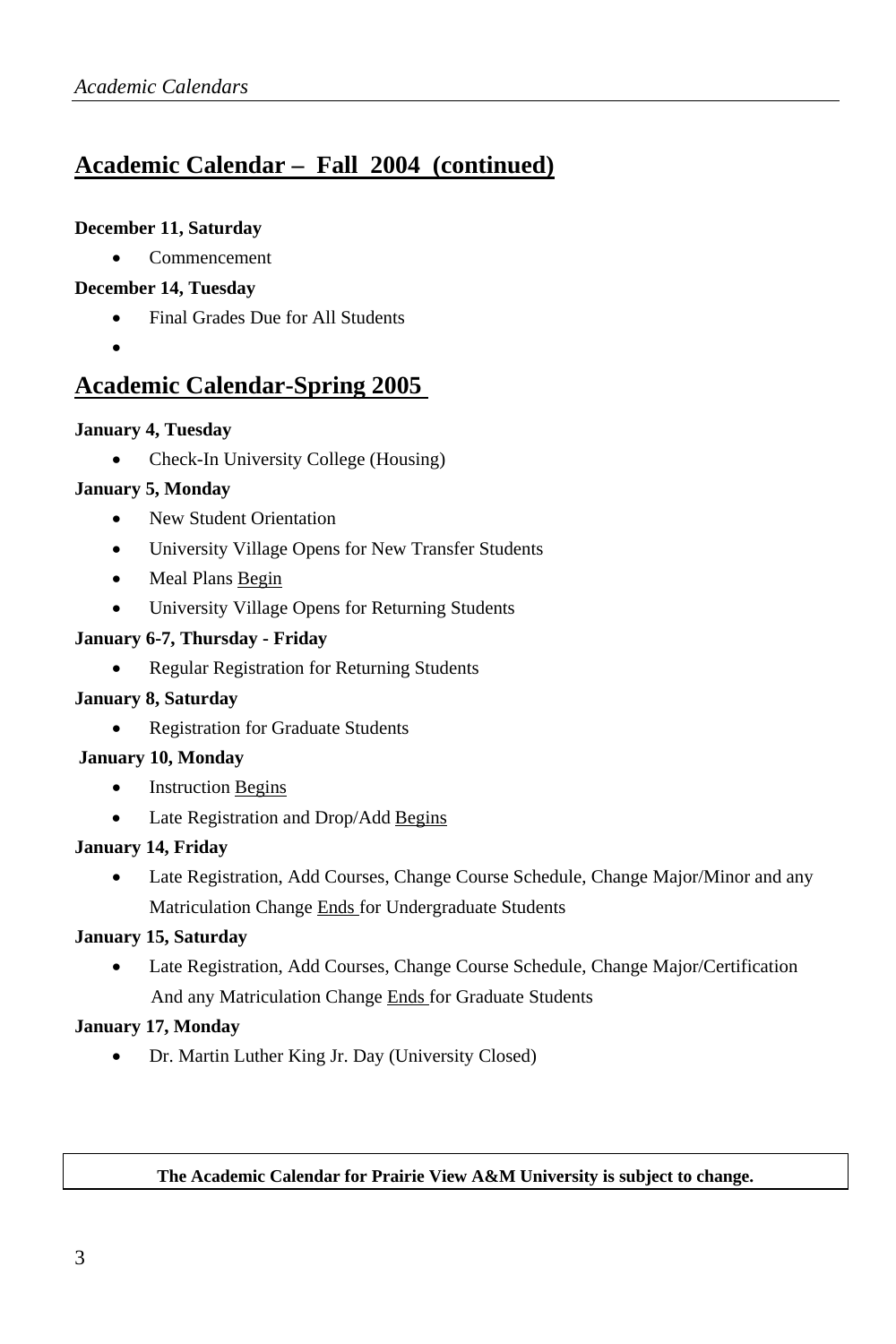# **Academic Calendar – Spring 2005 (continued)**

## **January 26, Wednesday**

- Census Date (12th Class Day)
- Course Reservations Cancelled For Non-Payment
- Last Day to Withdraw from Course(s) without Record

## **January 27, Thursday**

• Withdrawal from courses with record ("W") Begins

## **January 31, Monday**

• Deadline for May Graduates to Request a Name Change with the Office of the Registrar

## **February 7, Monday**

**\_\_\_\_\_\_\_\_\_\_** 

• Deadline to apply for May Graduation

# **March 3-5, Thursday – Saturday**

• Mid-semester Examination Period

## **March 8, Tuesday**

• Mid-Semester Grades Due

# **March 7-12, Monday-Saturday**

• Spring Break

## **March 14, Monday**

• Instruction Resumes

## **March 28, Monday**

• Withdraw from Course(s) with record ("W") Ends

# **March 25-26, Friday – Saturday**

• Good Friday/Easter -Student Holiday

## **March 30, Wednesday**

• Founders Day/Honor Convocation

# **\_\_\_\_\_\_\_\_\_\_\_\_\_ April 15, Tuesday**

• Early Registration Begins for Summer/Fall 2005

# **April 25, Monday**

• Course Review Day [Classes **must** convene and instructors will prepare students for Final Exams that will take place April 29-May 4]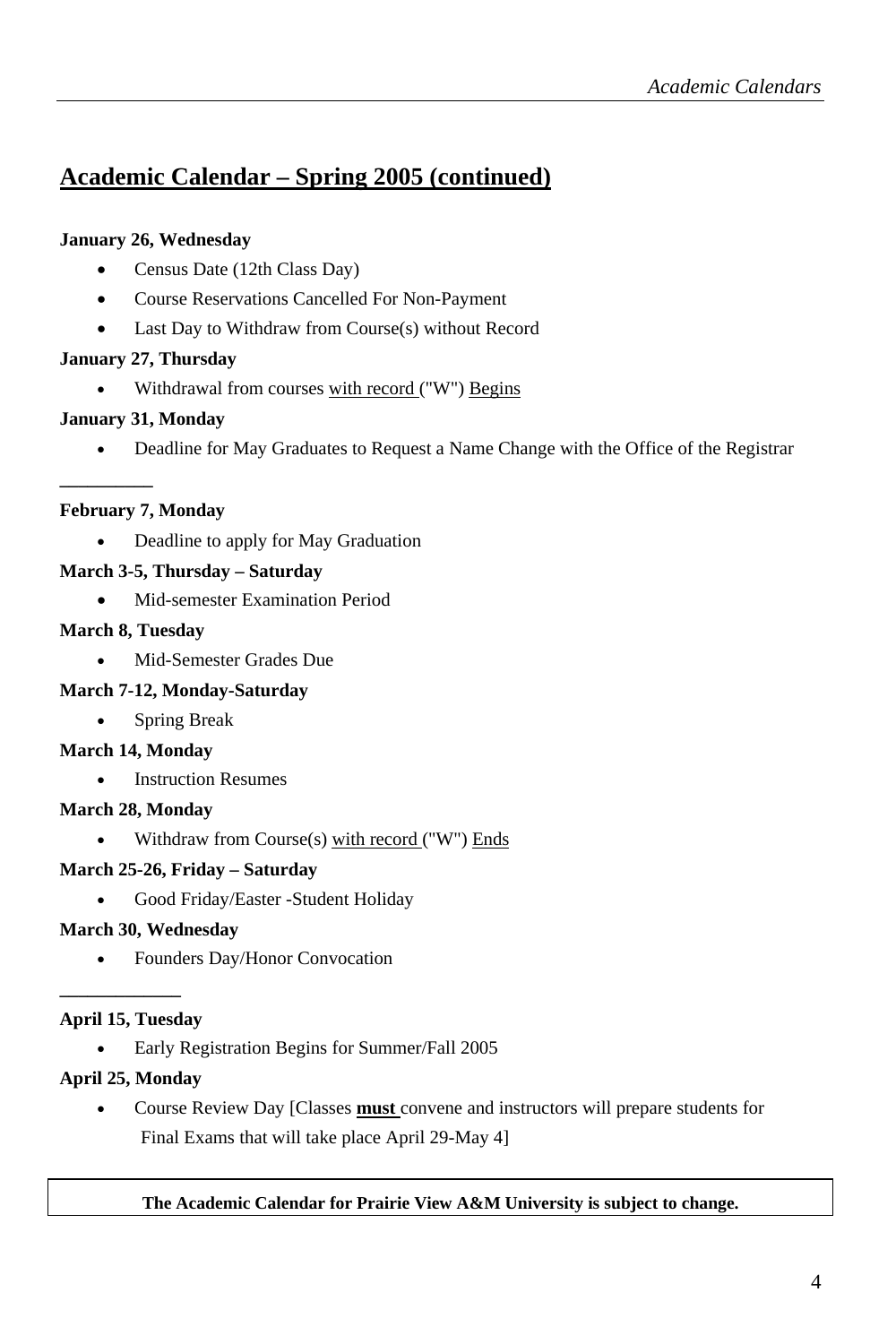# **Academic Calendar – Spring 2005 (continued)**

## **April 26, Tuesday**

- Course Review Day [Classes **must** convene and instructors will prepare students for Final Exams that will take place April 29-May 4]
- Last Class Day for Spring Semester [Final Exams will take April 29-May 4]
- Last Day to Withdraw from the University (all courses) for the Spring 2005 semester

#### **April 27-28**, **Wednesday-Thursday**

• Study Days [Study for Exams that will take place April 29-May 4]

## **April 29-30, Friday-Saturday**

• Final Examination Period

## **May 2-4, Monday-Wednesday**

• Final Examination Period continued

## **May 4, Wednesday**

**\_\_\_\_\_\_\_\_\_\_\_\_\_** 

• Final Grades due for Graduating Candidates

#### **May 7, Saturday**

• Commencement

#### **May 10, Tuesday**

• Final Grades Due for All Students

# **Academic Calendar-Summer 2005**

## **May 26, Thursday**

• Dining Hall and Student Housing Opens

#### **May 27-28, Friday- Saturday**

• Regular Registration [First and Second 3 and 5 week; 8 and 10 week sessions]

## **May 30, Monday**

• Memorial Day Holiday (University Closed)

#### **May 31, Tuesday**

• Instruction and Late Registration Begins [First 3, 5, and 10 week sessions]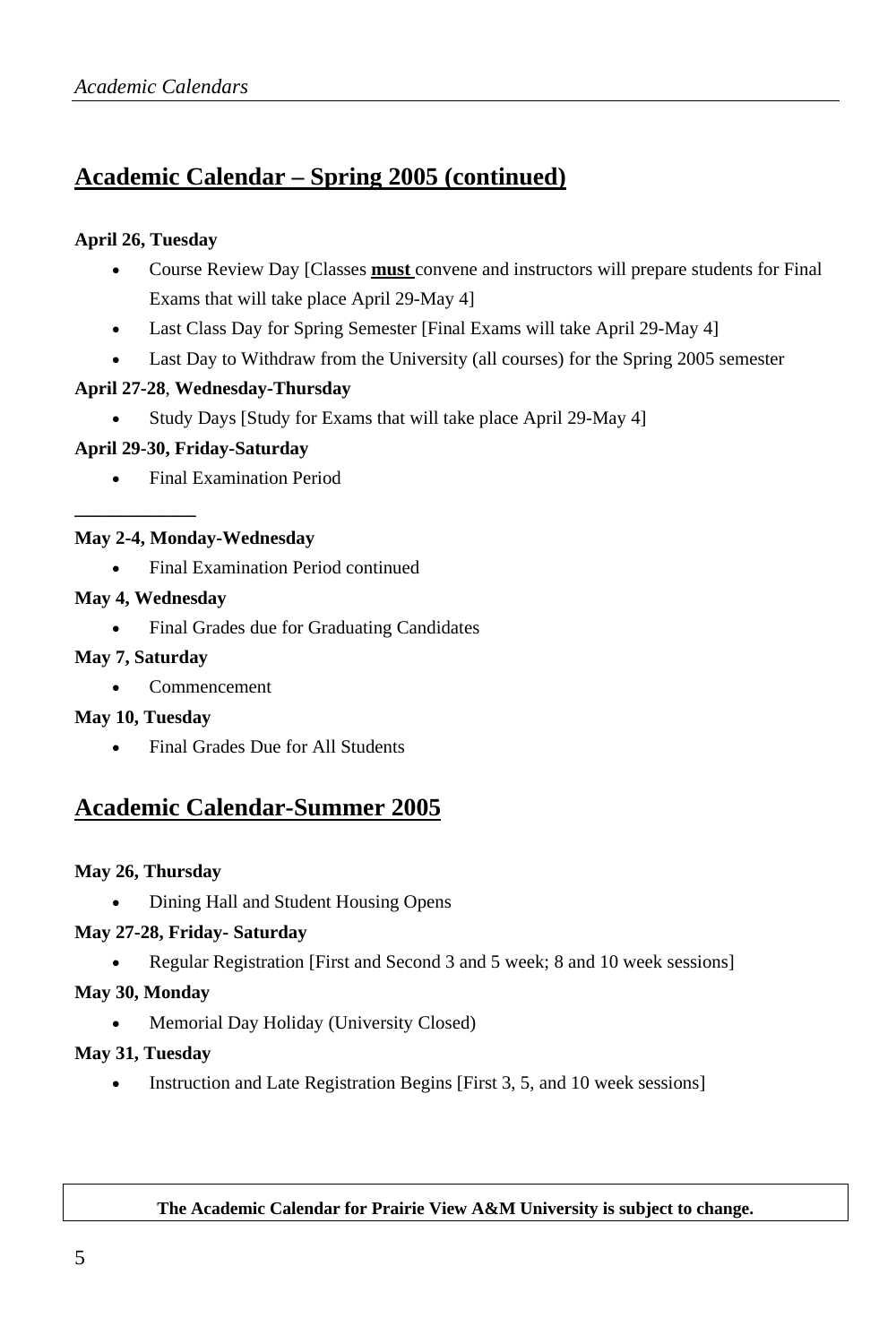# **Academic Calendar – Summer 2005 (continued)**

## **June 1, Wednesday**

- LAST DAY for Late Registration, Add Courses, Change Schedule, Change Major/Minor/Certifications and any Matriculation Change [First 3, 5, and 10 week sessions]
- Deadline for August Graduates to request a Change of Name with the Office of the Registrar

## **June 3, Friday**

- Census Date (4th Class Day: First 3, 5, and 10 week sessions)
- Course Reservations Cancelled For Non-Payment First and Second 3, 5, and 8 and 10 wk sessions
- **LAST DAY** to Drop Course(s) without Record [First 3, 5, and 10 week sessions]

## **June 4, Saturday**

• Withdrawal with Automatic Grade of "**W**" Begins [First 3, 5, and 10 week sessions]

## **June 6, Monday**

• Deadline to apply for August Graduation

# **June 13, Monday**

- Instruction Begins [8 week session]
- Late Registration; Add Courses, Changing Schedule and Change Major/Minor/Certification and any Matriculation Change for the 8 week session

# **June 23, Thursday**

• Last Day to Withdraw from Course(s) with grade of "W" [First 5 and 10 week sessions Only]

# **July 1, Friday**

 $\overline{\phantom{a}}$   $\overline{\phantom{a}}$ 

- First Summer Term Ends [First 5 week session].
- Final Examination [First 5 week session]
- Regular Registration [Second 3 and 5 week sessions]

## **July 4, Monday**

• Independence Day. University Closed